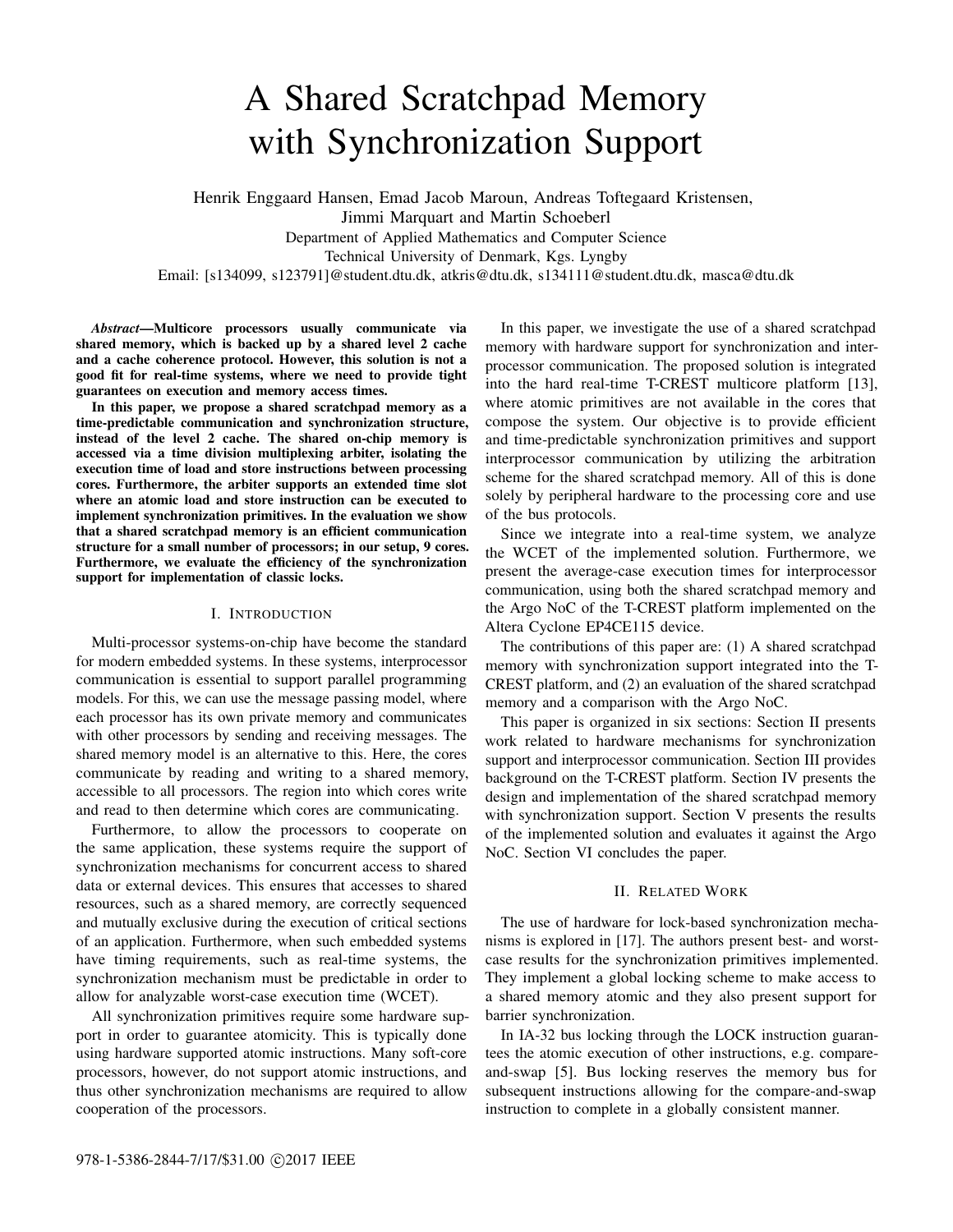Many soft-core processors such as the Xilinx MicroBlaze and the Patmos processor do not support atomic instructions for synchronization. The authors in [18] present hardware implementations of basic synchronization mechanisms to support locking and barriers for the soft-core Xilinx MicroBlaze processor.

In [12] a hardware mechanism to control processor synchronization is presented. This work offers fast atomic access to lock variables via a dedicated hardware unit. When a core fails to acquire a lock, its request is logged in the hardware unit. When the lock is released, an interrupt will be generated for the processor. For interrupts, the system supports both FIFO and priority-based schemes.

Regarding message passing in a time-predictable networkon-chip (NoC), the authors of [16] evaluate the Argo NoC of the T-CREST platform for message passing and analyze its WCET, providing the end-to-end latency for core-to-core messages.

In [1], the authors suggest a hybrid message passing and shared memory architecture using the cache. They introduce a new cache line state, *possibly-stale*, using a conventional coherence protocol. Data is moved between nodes without the overhead of coherence, while at the same time keeping caches coherent to provide a traditional shared memory model.

It is argued that multiprocessors should support both messagepassing and shared-memory mechanisms, since one may be better than the other for certain types of tasks [8]. Messagepassing architectures are found to be suitable for applications where the data packets are large or the transfer latency is insignificant compared to other computations. Shared-memory architectures prevail in situations with appropriate use of prefetching – in the comparison the performance is equivalent. They present an architecture supporting both mechanisms for interprocessor communication.

In [6] an implementation of MPI for the Tile64 processor platform from Tilera is presented. The data cache is used for loading messages, resulting in high cache miss costs for large messages. The usage of the caches also complicates the timing analysis. The method presented in this paper avoids this by using the shared scratchpad memory for communication.

# III. THE T-CREST PLATFORM

The T-CREST multicore platform is a multi-processor hard real-time system designed with the goal of having a low WCET and to ease its analysis [13]. All components have thus been designed with a focus on time-predictability, to reduce the complexity and pessimism of the WCET analysis. The platform consists of a number of processing nodes and two networks-onchip (NoCs): A NoC for message passing between cores called Argo [7] and a shared memory access NoC called Bluetree [2].

A processing node consists of a RISC processor called Patmos [15], special cache memories and a local scratchpad memory. Patmos is supported by a compiler developed with a focus on WCET [11], based on the LLVM framework [10]. The compiler can work with the aiT [3] tool from AbsInt and the open-source tool platin [4], which allows static computation

of WCET bounds and supports the specific architecture of Patmos.

The Argo NoC [7] provides message passing to support interprocessor communication and offers the possibility to set up virtual point-to-point channels between processor cores. Data can be pushed across these circuits using direct memory access (DMA) controllers in the source end of the circuit, transmitting blocks of data from the local SPM into the SPM of the remote processor.

In order to communicate between two processors, the Argo NoC uses static time-division multiplexing (TDM) scheduling for routing communication channels in routers and on links. The network interface between the NoC and the processor node integrates the DMA controllers with the TDM scheduling such that flow control and buffering are unnecessary.

Different types of data can thus be transferred on the NoC, e.g., message passing data between cores and synchronization operations. The Argo NoC can thus be used to support synchronization primitives [16]. Apart from the NoC, it is possible to implement software based methods for synchronization in T-CREST. The data cache can be invalidated [14] and Lamport's bakery algorithm [9] can be used to implement locks.

# IV. DESIGN AND IMPLEMENTATION

The shared scratchpad memory presented in this paper is structured with an interface for each processor and an arbiter, as shown in Fig. 1. From the perspective of a single processor core the shared scratchpad memory behaves as a conventional scratchpad on a peripheral device bus with conventional read and write commands.

The *core interfaces* keeps read and write requests (referred to as *commands*) in a buffer and handles the protocol with a core associated with each core interface.. The *arbiter* multiplexes access to the memory using TDM with time slots, ensuring both evenly distributed access for all cores and also arbitration of concurrent access. Only within its time slot can a respective core fulfill its read or write commands.

If a core requests access outside of its time slot, the core interface will stall the core by not issuing a command response. The bus protocol dictates that a core must not issue new commands before a response has been received; by withholding this response the shared scratchpad memory can control the influx of commands from cores. When the time slot arrives, the arbiter allows for the fulfilment the command and issues a response, allowing the core to resume execution. Consequently, the use of time slots incurs a minimum interval of *n*−1 cycles between subsequent commands from a single core, where *n* is the number of cores with access to the shared scratchpad memory.

## *A. Atomicity Through Bus Locking*

Support for atomic operations, such as acquiring a lock, is implemented by granting exclusive access to a single core for multiple cycles. This allows for the fulfillment of reads and writes on the shared scratchpad memory without interference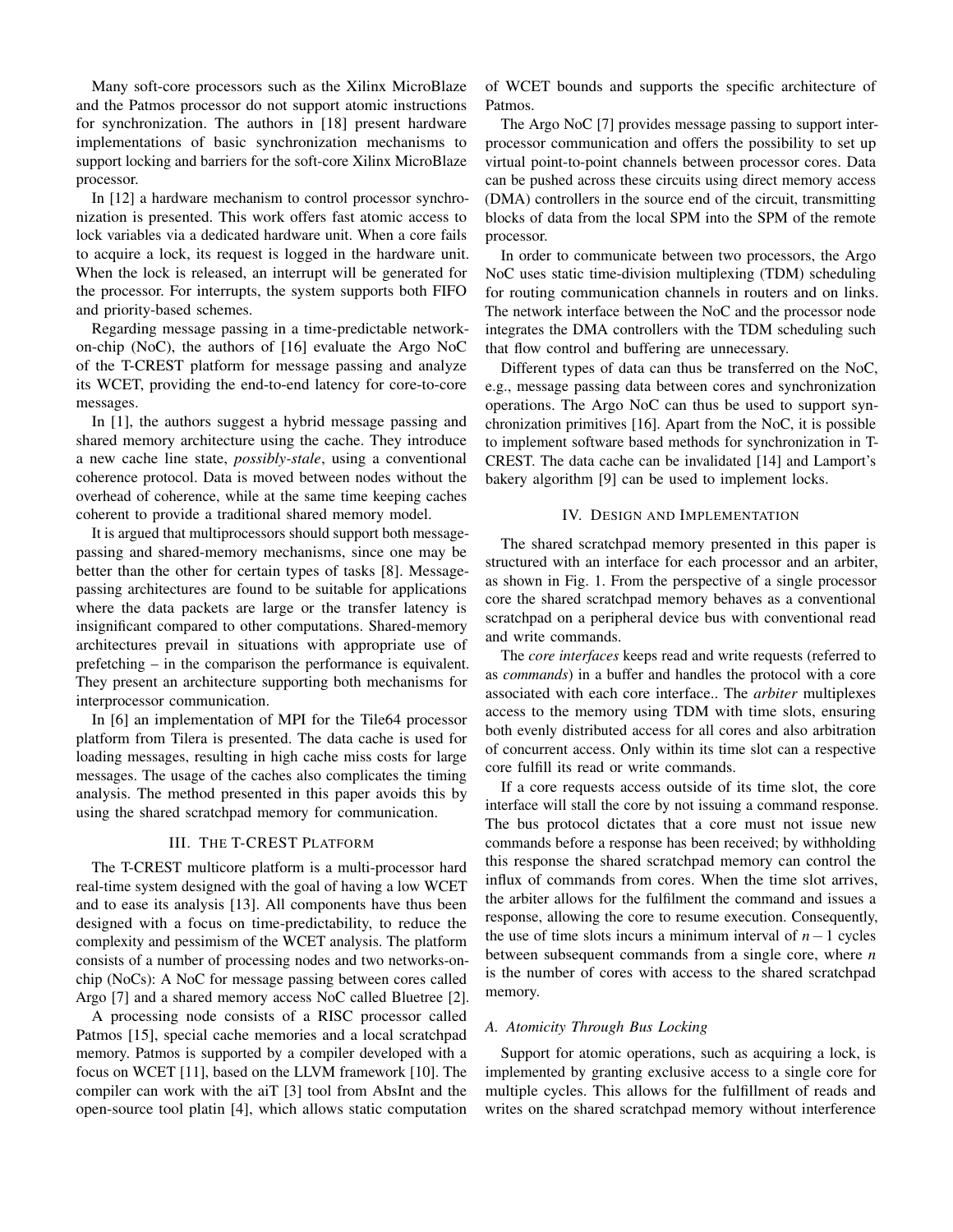

Fig. 1. The top level design of the shared scratchpad memory.

from other cores, thus mimicking the global behavior of atomic operations.

A core can request such an extended time slot from the shared scratchpad memory by issuing a read request for a special address. When the core's time slot arrives, the arbiter grants an extended time slot to allow for fulfilling multiple commands consecutively.

In Fig. 2, core 1 and core 3 request extended time slots (sync) and core 2 has an outstanding read. The current time slot ("Current Core") is for core 1 and the extended time slot is granted immediately. In the meantime, core 2 and core 3 are stalled and go idle. When the extended time slot has passed, the arbiter grants access to core 2, followed by core 3's extended time slot.

A test-and-set based locking mechanism fits this scheme, using 3 instructions:

```
load &sync_request_address
load r1, &lock
store &lock, 1
```
The extended time slot is requested in the first load, and when the extended time slot arrives, the second load and the store can be served uninterrupted. If the load of &lock returned a 1 (locked), then the sequence of instructions changed nothing and the processor did not acquire the lock.

The shared scratchpad memory includes a buffer to meet timing specifications and commands are thus always delayed by one cycle. A minimum of 6 cycles is thus needed in the extended time slots to guarantee atomicity.

The extended time slots will influence the worst-case and average-case performance of loads and stores in the shared scratchpad memory. In a situation where no cores are using extended time slots, the observed latency is only influenced by the alignment with regular time slots.

In a worst-case scenario every core requests an extended time slot. Thus, the worst-case delay for a command, be it load, store, or request of an extended time slot, is  $(n-1)c$ <sub>ets</sub>.  $n$  is the number of cores and  $c_{\text{ets}}$  is the number of cycles an extended time slot uses.



Fig. 2. An example showing the arbiter behavior when multiple cores request an action simultaneously. When cores are waiting, they go idle until their time slot arrives.

#### *B. Single Extended Time Slot*

In the above implementation (the *multi slot* implementation), the potentially large delays from extended time slots could unnecessarily impede performance. It is assumed that programs requesting extended time slots can tolerate longer delays, whereas the delays for conventional commands should be shorter. These two assumptions allow for an alternate design for the arbiter.

When read or write commands are handled, the shared scratchpad memory behaves as the previous case with the multi slot arbiter: A single time slot per core, taken in sequence and with no priority. For the *single slot arbiter*, the only difference is that if one core requests an extended time slot and has it granted, then another core cannot be granted an extended time slot, before a whole "round" has passed. By a "round" it is meant that every core must get a chance to fulfill a normal read and write, before a new extended time slot is granted.

A flag is used for tracking if an extended time slot has been granted in the last round and which core it was assigned to. As long as this flag is set, no core can be granted an extended time slot. This flag is lowered when the respective core is granted a conventional time slot. This ensures that one core can not immediately be granted an extended time slot again, but instead the following core is the next candidate for receiving it. Note that the slot is still dynamically present and takes its place from the conventional time slot of the respective core.

By limiting the arbiter to grant one extended time slot per round, a worst-case delay between commands becomes: *n*−  $2+c_{\text{ets}}$ , where *n* is the number of cores. The two subtracted cycles account for the core with an extended time slot and the core making the read or write command. For requesting an extended time slot the worst-case delay becomes:  $n \times (n + c_{\text{ets}})$ . The breakdown is:  $n \times c_{\text{ets}}$  for the delay from extended time slots and  $n^2$  for the delay from only having one extended time slot per round.

## V. EVALUATION AND RESULTS

This section presents the experimental evaluation of the shared scratchpad memory. All results of our architecture were produced using Altera Quartus (v16.1), targeting the Altera Cyclone FPGA (model EP4CE115) with Quartus' optimization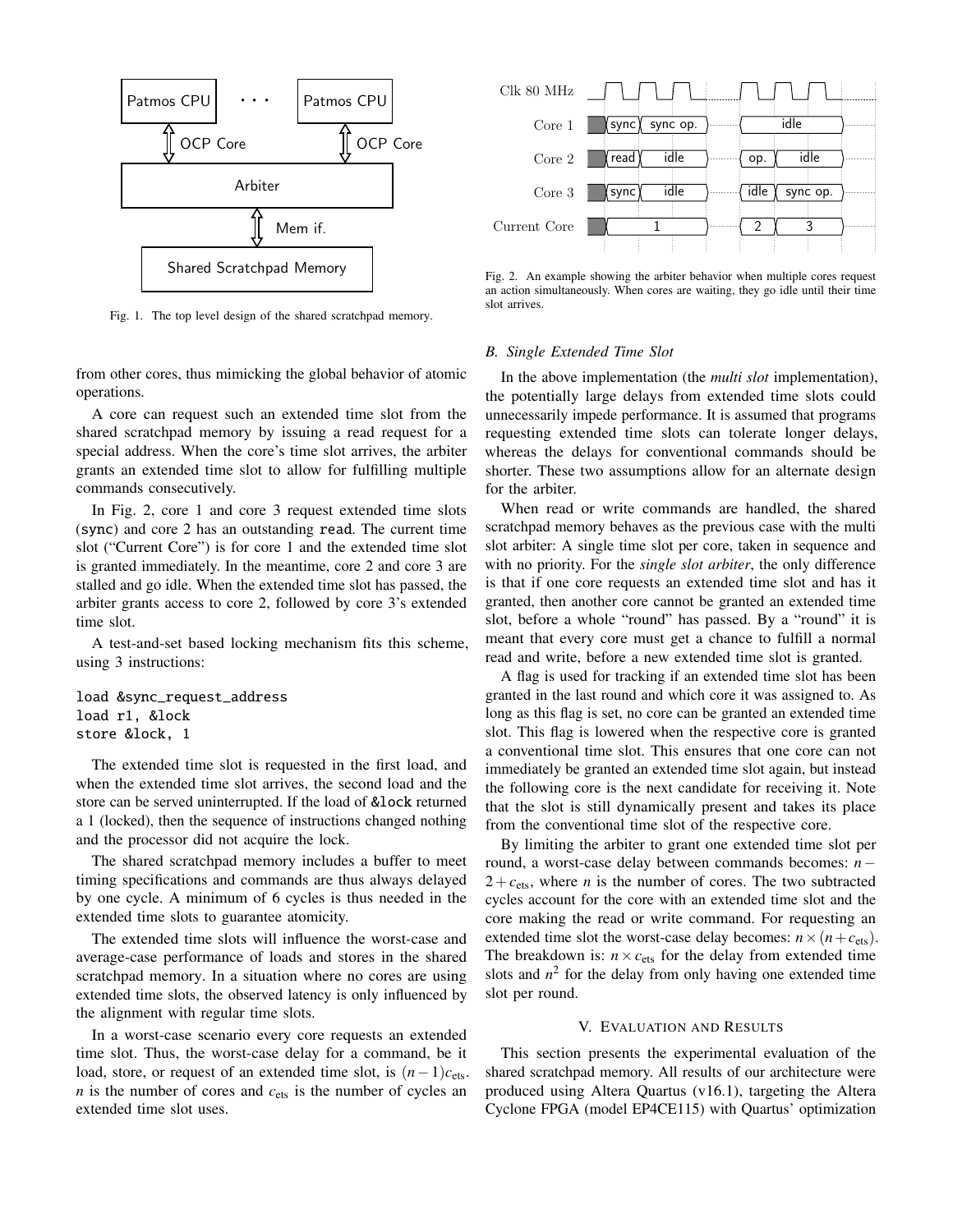TABLE I WORST CASE DELAYS (WCD) FOR ACCESS TO THE SHARED SCRATCHPAD MEMORY IN CLOCK CYCLES. *ETS* INDICATES THE DELAY FROM REQUESTING AN EXTENDED TIME SLOT TO HAVING IT ALLOCATED.

|       | Single slot |           | Multi slot      |  |
|-------|-------------|-----------|-----------------|--|
| Cores | WCD (ETS)   | WCD (r/w) | $WCD$ (ETS/r/w) |  |
| 2     | 16          | 6         | 6               |  |
| 4     | 40          | 8         | 18              |  |
| 9     | 135         | 13        | 48              |  |
| 16    | 352         | 20        | 90              |  |
| 32    | 1216        | 36        | 186             |  |
| 64    | 4480        | 68        | 378             |  |

TABLE II THE UTILIZATION OF THE WHOLE SYSTEM (ALL 9 CORES).

| Entity                    | <b>LUTs</b> | Flip-Flops | RAM bits      |
|---------------------------|-------------|------------|---------------|
| Patmos cores              | 90 243      | 43877      | 1 3 4 4 1 9 2 |
| Argo NoC                  | 15077       | 8342       | 99072         |
| Main memory arbiter       | 1828        | 765        | 0             |
| Main memory controller    | 451         | 331        | 0             |
| SSPM: multi slot arbiter  | 615         | 462        |               |
| SSPM: single slot arbiter | 635         | 467        |               |

larger utilization due to the flag checks. We do not show the size of the scratchpad memory itself, as it is configurable.

#### *C. Communication*

Figures of interest are write speed and roundtrip times. We do not benchmark read times to the scratchpad memories, since they are equal to the write times, which will be used instead. We define the roundtrip time as the time from the sender sends a message until it has observed an acknowledge from the receiver. The test was parametrized by the word size of the messages.

In Figure 3a, we show the execution times of writes to the Argo NoC local scratchpad and the shared scratchpad memory. The write speed of the NoC is greater than the shared scratchpad memory. This is expected, as the shared scratchpad memory's time multiplexed access will incur a performance hit for raw write speed. At a message size of 32 words, the NoC shows a performance decrease. This is the result of the compiler loop-unrolling the writes when the burst size is 16 or less, bypassing the loop overhead. Note that this is not done for the shared scratchpad memory writes for reasons unknown.

Figure 3a also shows the cost of a roundtrip using the Argo NoC and the shared scratchpad memory. The numbers demonstrate the advantage of a shared memory structure compared to a message passing NoC. The Argo NoC has a high fixed roundtrip overhead cost that scales with message size. With two word bursts, the average per word cost is  $\sim 106$ cycles, falling to  $\sim$  62 cycles with four word bursts. In contrast, the shared scratchpad memory's overhead is a fixed 34 cycles when no cores are using extended time slots, regardless of word size.

In Figure 3b we model a simple, synthetic application scenario: a core receives some input, works on it in some way, and then sends it on to another core. This scenario requires one read from a scratchpad, one write to a scratchpad, and then issuing a send to the next core. We ignore what work a core would do to the data since we are only interested in the cost of communication. In our test, the cores do no work. The figure shows the cost per word for the Argo NoC versus our shared scratchpad memory with the data extracted from Figure 3a. We use two writes, since writes and reads cost the same, and the base cost. The results show that our setup is more efficient at message passing than the Argo NoC.

The shared scratchpad memory solution does not scale as well as the Argo NoC. With an increase in core count the shared

mode set to "Performance (Aggressive)". The clock frequency was set to 80 MHz as this is the limit for the Patmos core in this FPGA. A 9 core design was implemented where the shared scratchpad memory was added to the default T-CREST implementation containing the Argo NoC. Two such implementations were tested, one using the single slot shared scratchpad memory and the other for the multi slot version. The evaluations against the Argo NoC were performed using the single slot implementation, since none of the tests for comparison use extended time slots, which is the only difference between the two implementations.

#### *A. Worst-case delays*

The worst-case delays can be seen in Table I, which also provides for an early comparison of multi slot and single extended time slot (single slot). It is immediately seen that the single slot mechanism significantly reduces the worst-case delay for reads and writes. However, this guarantee comes at the cost of the worst-case delay for an extended time slot. For a multicore system with 32 cores more than a thousand cycles could potentially be spent on waiting for an extended time slot.

Comparing against the Argo NoC, a nine core NoC was evaluated in [16] with a worst-case latency of 211 cycles for blocking transfer of two 4-byte words between two cores. The shared scratchpad memory occupies the core for 96 cycles with the multi-slot arbiter. Assuming the single slot arbiter, the worst-case delay is 26 cycles.

Comparing these results with the conclusion from [8] reveal that the shared scratchpad memory is positioned as a trade-off between shared-memory and message passing. Transfer latency is smaller than for message-passing, but there is no need for prefetching. However, the shared scratchpad memory includes a performance penalty which grows linearly with the number of cores and atomic operations are penalized further.

## *B. Resource Consumption*

The resource consumption results are presented in Table II. The shared scratchpad memory solutions presented are very cheap, resource-wise, compared to the Argo NoC and the Patmos CPU. Compared to the arbiter and controller for main memory, our solution is also relatively cheap. Furthermore, the two arbitration schemes have similar resource consumption, the single slot implementation is expected to have a slightly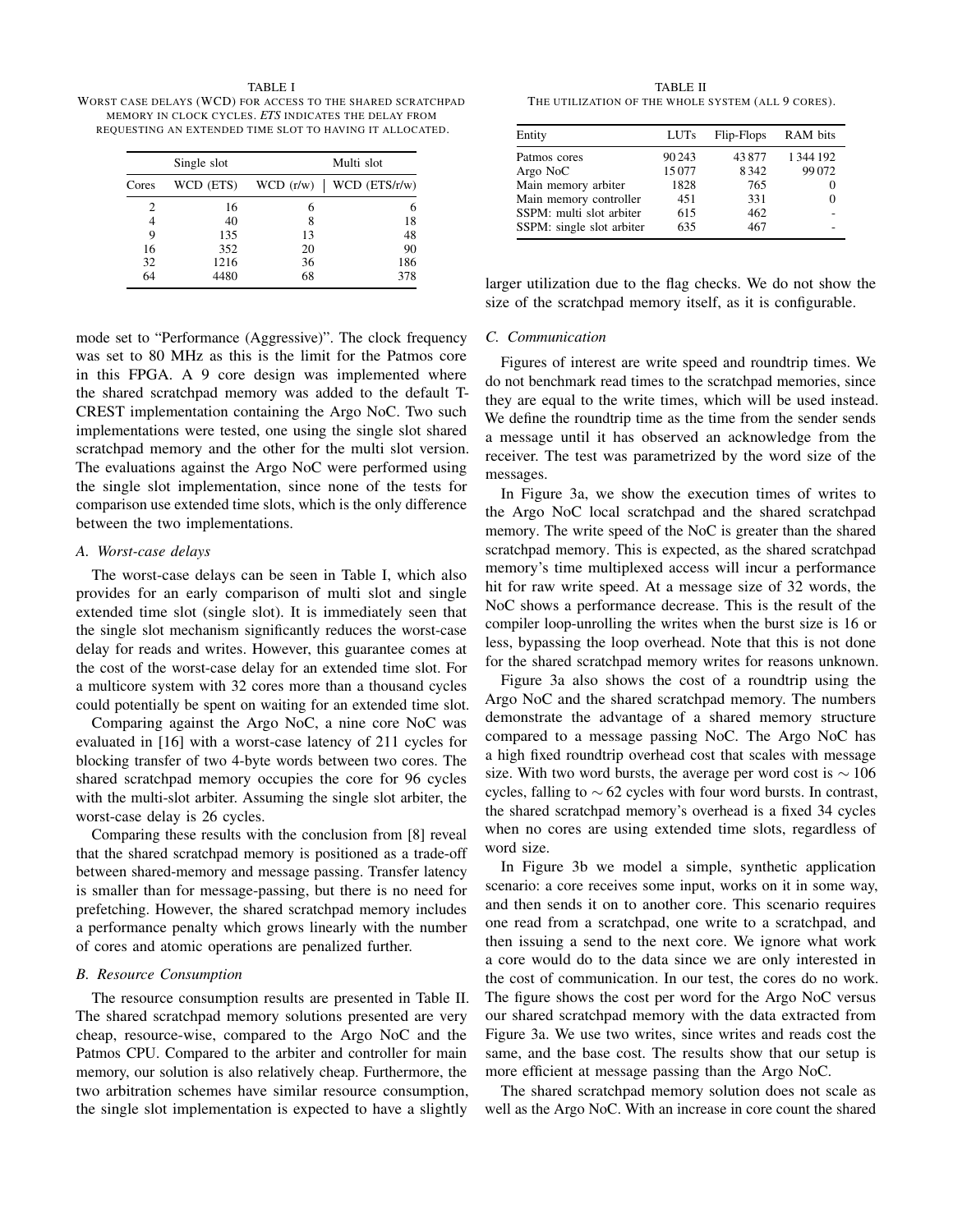

(a) Interprocessor communication execution times and scratchpad access time per word for the shared scratchpad memory compared to the Argo NoC. Base cost is the per word cost for sending the message until acknowledging that message.



(b) Interprocessor communication execution times per word for the shared scratchpad memory compared to the Argo NoC. Synthetic scenario with a write, send, acknowledge, and read.

Fig. 3. Results for interprocessor communication.



(a) Average execution time to perform a write under synchronization traffic.

(b) Average execution time to perform synchronization under synchronization traffic.

Fig. 4. Results with synchronization traffic.

scratchpad memory will struggle to meet timing constraints in the synthesis. However, the results show that it can afford to have a few more pipeline stages and still be faster than the Argo NoC. Additionally, the shared scratchpad memory is easier to program against, and arguably more flexible.

Conversely, the Argo NoC supports the same bandwidth between all core pairs. Therefore, when communication channels are from one to many cores or many to one core, the NoC has the same bandwidth per channel as it has in a one to one situation. The shared scratchpad memory solution needs to share bandwidth between all active channels.

### *D. Extended Time Slots*

Figure 4 presents the effects of extended time slot traffic on performance in each of the shared scratchpad memory implementations. The values are the averages of 1000 measurements.

Figure 4a shows the average execution time of a write to the shared scratchpad memory while other cores are executing extended time slot requests. We see that for the single slot implementation, the number of cores performing extended time slot traffic only has a slight influence on the write time. We would expect no change at all due to the TDM based arbitration, but, the initial lower execution time stems from the fact that if no extended time slots are requested, then none are granted. For the multi slot, write time increases linearly with extended time slot traffic.

Figure 4b shows the average execution time of an atomic locking sequence, which uses extended time slots. We see that for both implementations the time to acquire a lock, which is assumed to be free, increases linearly with traffic, though the single slot implementation's execution time increases much faster than the multi slot's.

We see from these results that the choice of implementation